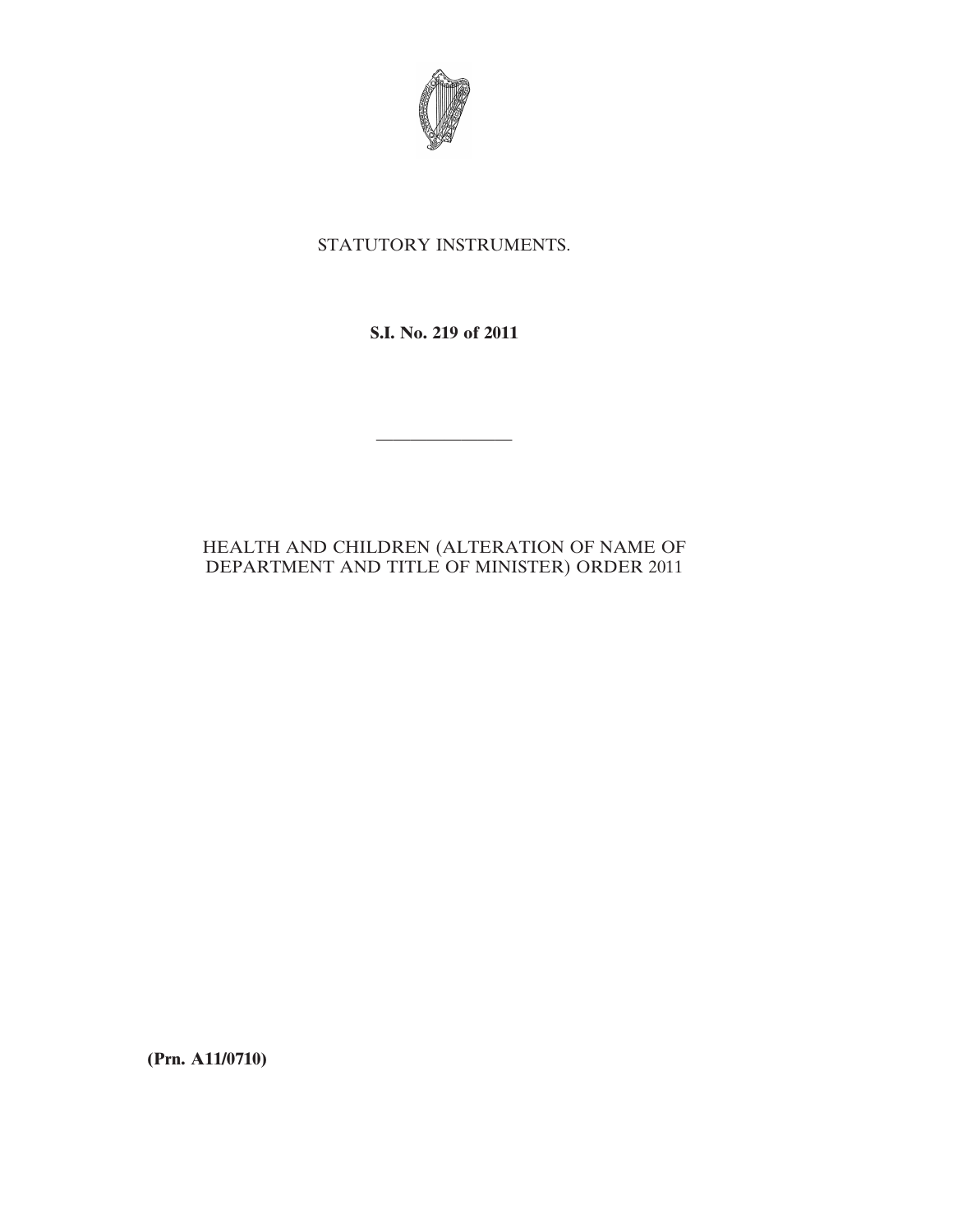## HEALTH AND CHILDREN (ALTERATION OF NAME OF DEPARTMENT AND TITLE OF MINISTER) ORDER 2011

The Government, in exercise of the powers conferred on them by section 6(1) of the Ministers and Secretaries (Amendment) Act 1939 (No. 36 of 1939), hereby order as follows:

1. (1) This Order may be cited as the Health and Children (Alteration of Name of Department and Title of Minister) Order 2011.

(2) This Order comes into operation on 4 June 2011.

2. The name of the Department of State, the present name of which is, in the Irish language, an Roinn Sláinte agus Leanaí and, in the English language, the Department of Health and Children, is altered, in the Irish language, to that of an Roinn Sláinte and, in the English language, to that of the Department of Health.

3. The title of the Minister having charge of the Department of State, whose present title is, in the Irish language, an tAire Sláinte agus Leanaí and, in the English language, the Minister for Health and Children, is altered, in the Irish language, to that of an tAire Sláinte and, in the English language, to that of the Minister for Health.

- 4. In any enactment or any instrument made under an enactment—
	- (*a*) references to the Department Health and Children shall be construed as references to the Department of Health;
	- (*b*) references to the Minister for Health and Children shall be construed as references to the Minister for Health.

GIVEN under the Official Seal of the Government, L.S. 10 May 2011.

> ENDA KENNY, Taoiseach.

*Notice of the making of this Statutory Instrument was published in "Iris Oifigiúil" of* 13*th May*, 2011.